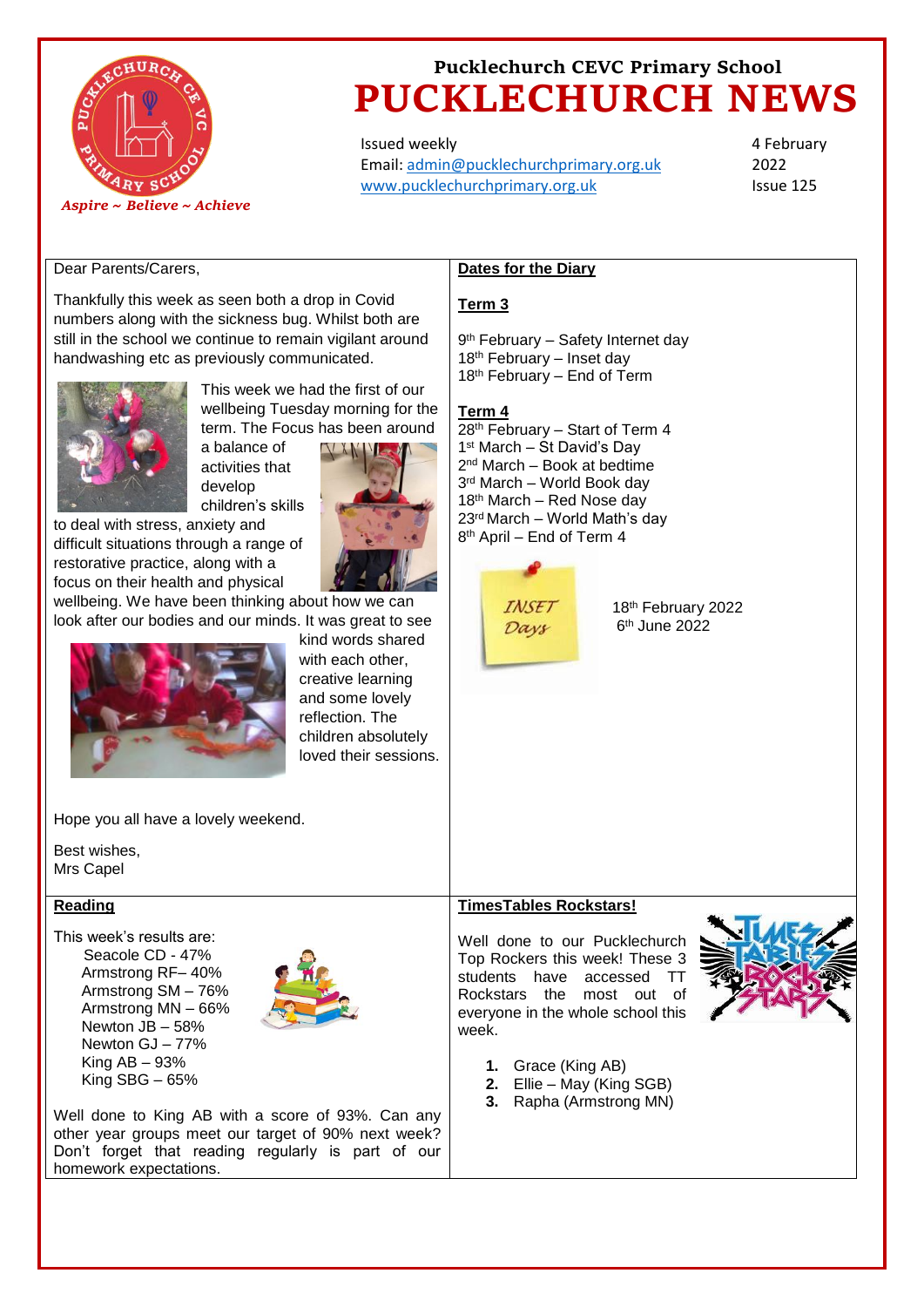

Issued weekly Email: [admin@pucklechurchprimary.org.uk](mailto:admin@pucklechurchprimary.org.uk) [www.pucklechurchprimary.org.uk](http://www.pucklechurchprimary.org.uk/)

4 February 2022 Issue 125

#### **Class Attendance This Week Chinese New Year**  Seacole CD – 86.2% Equities crew enjoyed Armstrong RF –91.5% sharing the story of Chinese Armstrong SM – 86.8% New Year with the school Armstrong MN – 82.5% **Attendance** during our collective worship Newton JB –89.5% this week. They also helped Newton GJ –92.3% King AB –87.8% King SBG – 90.9% lots of pupils create some good luck fortune cards with some rather complicated Chinese symbols on to give as a gift. Well done, Equities crew! **Recommended read! Sporting Success** A successful week for Ava-This week Armstrong SM Skye who has passed her level recommend read is 'Guy 3 swimming (including her 10m Fawkes and the Gunpowder badge) and managed to find Plot' by Izzy Howell time to also move up to level 7 in gymnastics. Well done Ava-Why do we<br>comember? Skye! We have enjoyed finding out lots **GUY FAWKES AND** of historical facts about  $\overline{H}$ <sub> $F$ </sub> $G$ Protestants and Catholics and Any sporting successes? Let Mr Boulton know so we why they wanted to blow up the Houses of Parliament! can share your wonderful achievements with everyone!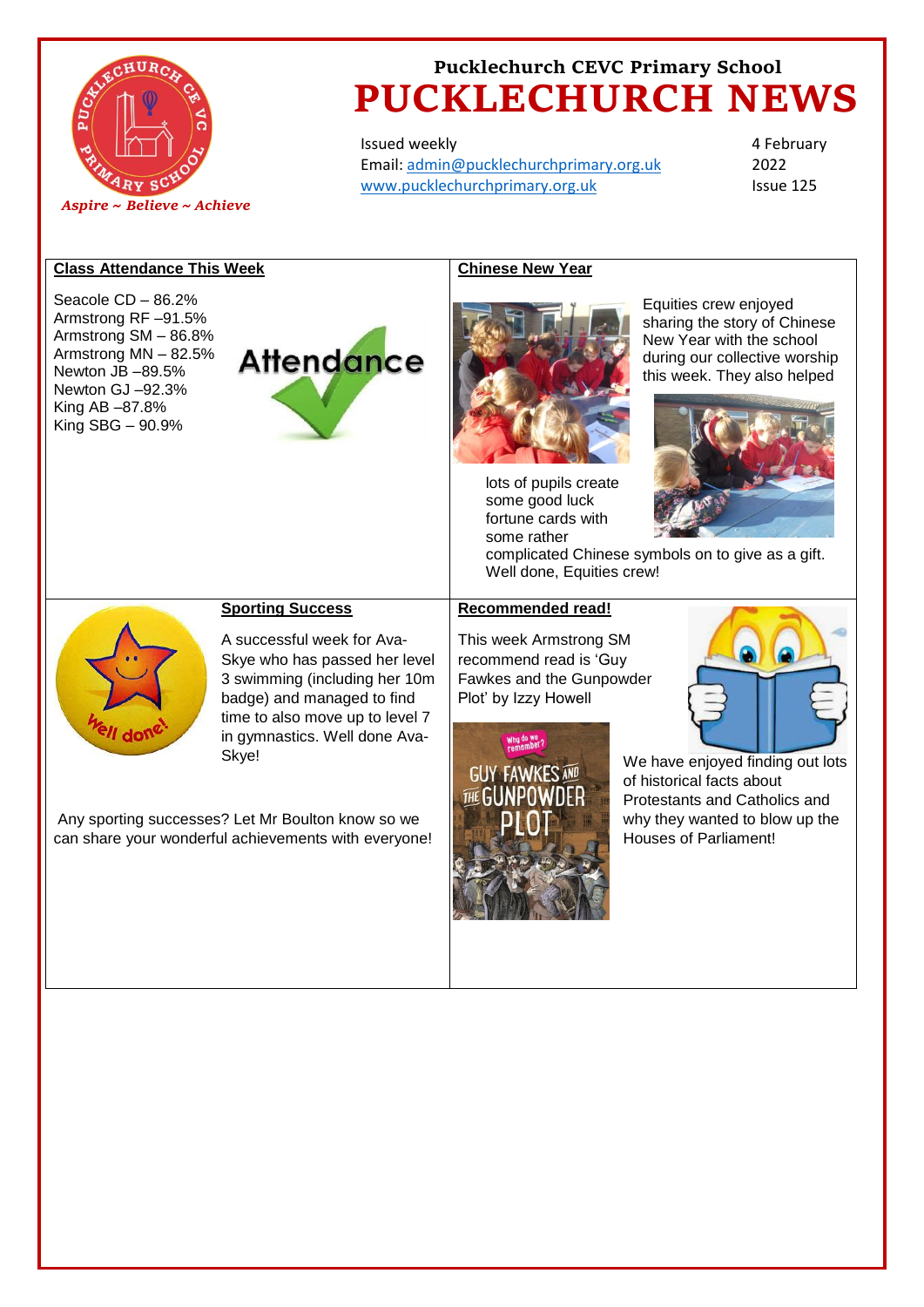

Issued weekly Email: [admin@pucklechurchprimary.org.uk](mailto:admin@pucklechurchprimary.org.uk) [www.pucklechurchprimary.org.uk](http://www.pucklechurchprimary.org.uk/)

4 February 2022 Issue 125

# **Values Certificates**

Well done to all of our hot chocolate



winners this week!